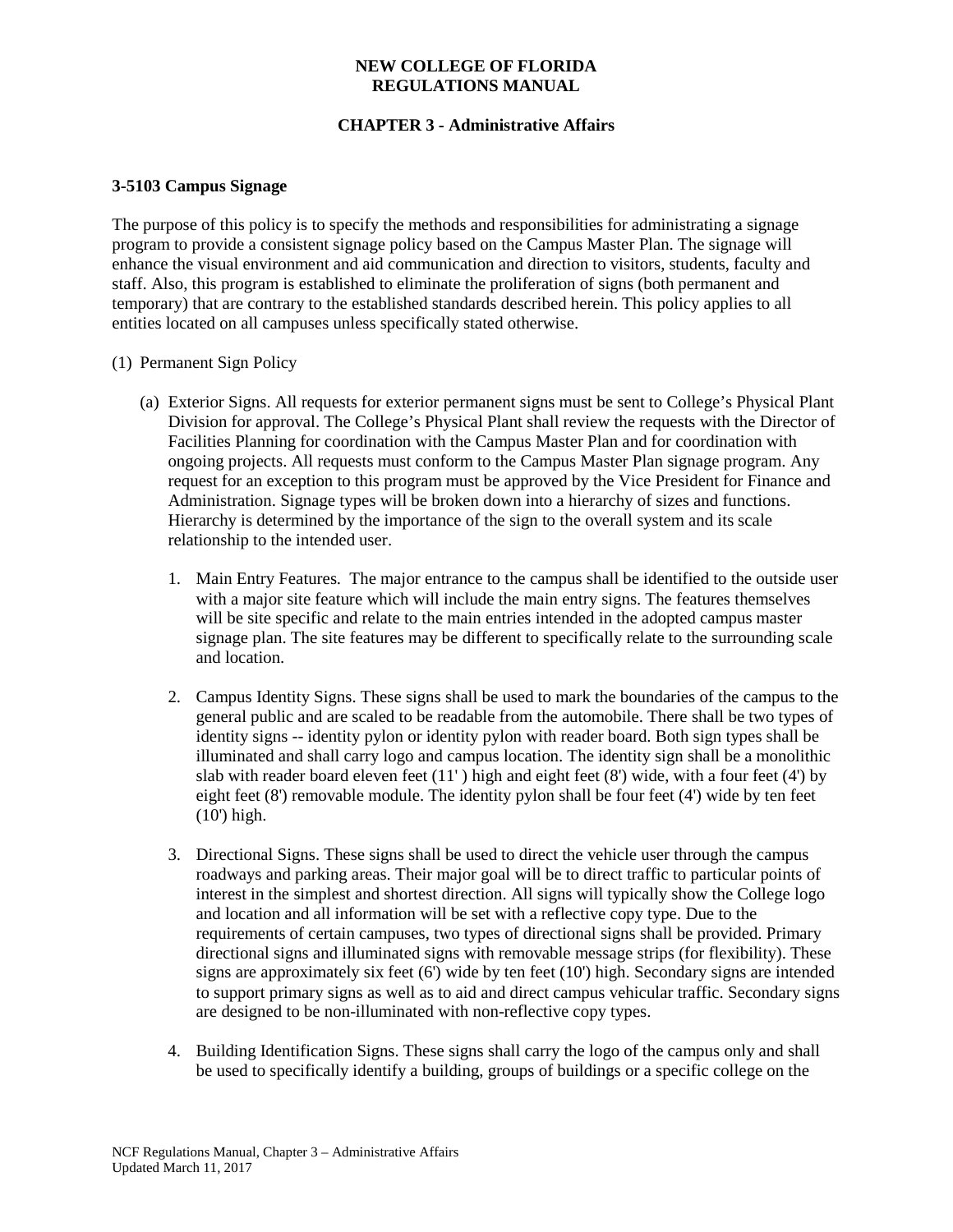### **NEW COLLEGE OF FLORIDA REGULATIONS MANUAL**

## **CHAPTER 3 - Administrative Affairs**

campus. There are two types of signs for this category -- one type if primary relationship is to the automobile and a different type if primary relationship is to the pedestrian.

- 5. Automobile Signage. Automobile signage shall be a four feet (4') by three feet (3') high panel on a three foot  $(3')$  high base. The pedestrian oriented identification sign shall be nonilluminated and made up of a three feet  $(3')$  by one foot  $(1')$  high panel on an eighteen inch (18'') high base.
- 6. Information Signage. In order to control the orderly flow of information necessary for proper movement throughout the campus, signage elements shall provide information such as restrictions, parking lot locations and requirements, street names, maps, etc. In most cases, these signs are intended for the vehicle user and shall be a three feet  $(3')$  by two feet  $(2')$  high panel on a post reaching six feet (6') high overall. These signs shall be non-illuminated and used with reflective copy.
- 7. Pedestrian Kiosks. These shall be specifically scaled to the pedestrian, shall include a map or directory of the campus and have an appropriately sized lockable board for changing campus information. These signs shall be strategically located along major pedestrian corridors.
- 8. Regulatory Signage. Traffic control signs shall meet all required specifications of the Uniform Traffic Control System (UTCS) set forth by the Department of Transportation. These signage elements shall be set on a post and panel system using international symbols whenever possible. Regulatory signs will be used by individual campuses to safely control vehicular circulation throughout roadways and parking lots as deemed necessary.
- (b) Interior Signs
	- 1. Existing Interior. All requests to add, delete, or alter any permanent interior building sign shall be approved by the Physical Plant Division.
	- 2. New Interior. Signs will be provided as part of a building project as administered by the Director of Facilities Planning.
- (2) Temporary Sign Policy Exterior, Interior. Signs and notices are to be placed only on authorized boards, A-frames, or in door card holders, except as provided herein. No signs are to be attached to any College building, tree, or light post, except as specified below.
	- (a) Directional Signs. Directional signs for meetings and conferences being held on the Campus may be posted at specific locations.
	- (b) Temporary Interior Signs. Small signs are limited to bulletin boards and A-frames.
	- (c) Student Activities. For any major student related activity, non-electrical signs, not to exceed four feet (4') in width and not to have an overall height of more than eight feet (8') may be displayed. Non-fabric signs that are more than four feet (4') by eight feet (8').